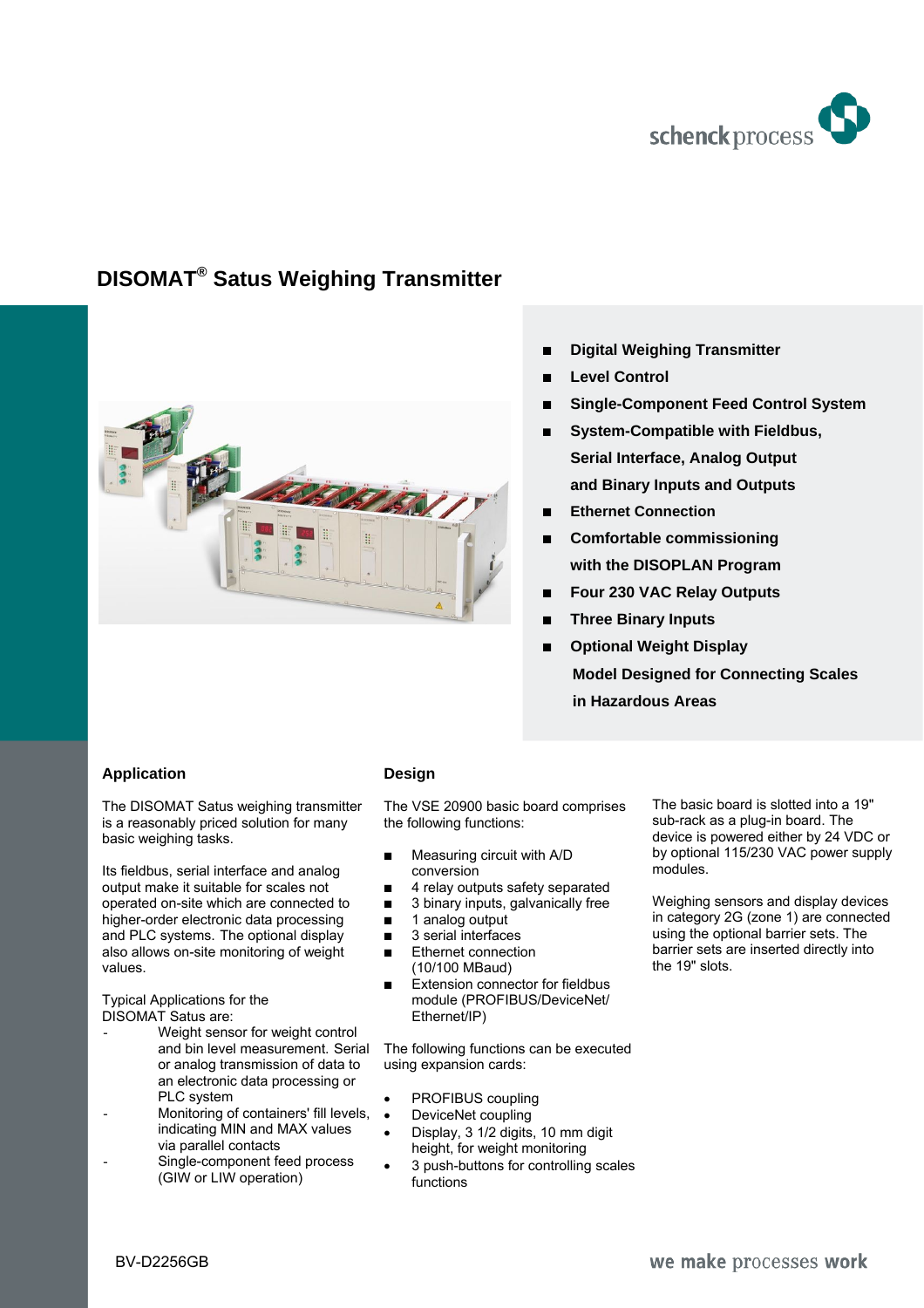### **Communication**

With up to three serial interfaces, the DISOMAT Satus is fully equipped to exchange data with its environment. For example,

- **Configuration**
- Serial display
- Data Processing

may be connected in parallel. Two of the interfaces are RS232 interfaces. The third (RS485-2/4-wired) is specially suited to communication within the bus and over longer distances.

In control systems the Ethernet connector (10/100 MBaud) is operated using the Modbus-TCP protocol.

Alternatively, HTML pages stored in the device may be called up using a standard web browser. The device can also be configured via the Ethernet interface.

Furthermore, the standard fieldbus systems

- PROFIBUS DP-V0 and
- DeviceNet
- Fthernet/IP

can be connected via matching optional coupling modules.

#### **Parallel Signal Exchange**

The DISOMAT Satus is equipped with the following inputs and outputs for control tasks:

- Three 24 V optical couplers. The inputs can be used to control the feed process (Start/Stop/Abort) or to use the basic scales functions (set/clear Tare/zero setting).
- Four relay outputs for limit value monitoring, status messages or for controlling the filling/discharge operation, naturally also suitable for 230 VAC.

It is also equipped with a 12 Bit analog output that can e.g. transmit weight or material flow to a PLC or display. The analog output can also be used for direct control of suitable feed units.

#### **Engineering**

In spite of its reasonable price, the DISOMAT Satus has enormous processing power. The 32-Bit ARM controller has sufficient power reserves for fast weighing-processes, simultaneous operation of the various interfaces and for future applications.

#### **Configuration**

The PC program DISOPLAN is used to configure the DISOMAT Satus. It allows you to

- $\blacksquare$  set all device parameters
- adjust the device
- $\blacksquare$  record and display weight curves
- $\Box$  readout the complete device
- configuration (backup) restore stored data in a DISOMAT (restore). This allows e.g. a replacement device to be prepared at short notice.

#### **Feed Functions**

The DISOMAT Satus feed functions can be adjusted within a wide range making them suitable for a multitude of tasks.

Regardless of material, setting the feed primarily involves setting the feed process, i.e.

- Time monitoring (charging/ refilling/emptying) Optimization
- 
- Multiple feeds (set point >
- maximum scales-load) - Automatic/manual functions
- 



All parameter and calibration data are stored in the device, secured against power failure. The real-time clock will run for at least seven days without a power supply.

#### **Functions**

Alongside the basic scales functions such as

- Tare setting/clearing
- Zero setting

the DISOMAT Satus also has a range of other functionalities.

To use these, one of the device's 'function variants' is activated. This opens an application-specific configuration menu in DISOPLAN in which the device's inputs and outputs can be assigned the corresponding signal.

The following different functions can be activated:

- Weighing transmitter (weighing/ limit-value monitoring/data transmission)
- Filling scales/discharge scales (single-component feed process)

Additionally, two product-dependent material datasets may be administered.

These data may contain e.g.

- Pre-contact and main contacts
- Controlling variable in full feed and dribble feed (analogcontrolled feed operation)

Parameters for tolerance check Multiple-component feeds may also be implemented in conjunction with a higher-order control system that provides the respective component data and set points.

#### **Dongel Concept**

The DISOMAT Satus also makes use of the tried-and-tested 'Intelligent Dongle' concept:

All of the scale's relevant calibration and adjustment data are stored in the dongel. As all the devices are calibrated ex factory, the electronic components can be exchanged at any time in case of a defect. Once the dongel is attached, the scales are configured and adjusted correctly.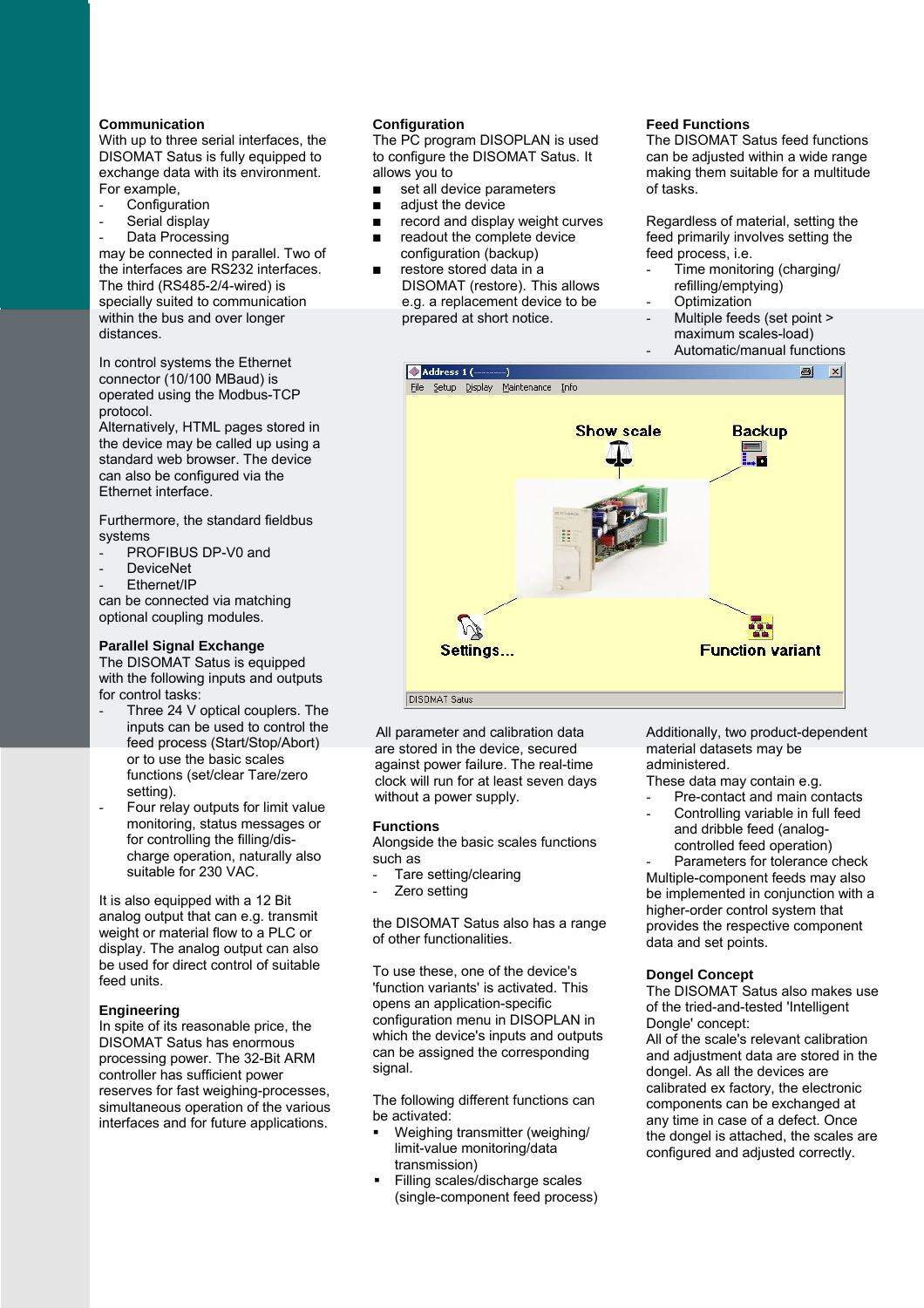## **Casing 19" VNG0900 Sub-Rack**

(Fig.1)

Suitable for control cubicles which are accessible from the rear or which have a pivoting frame.

The VNG0900 has room for 10 main cards.

Each of the following require one slot:

- VSE 20900 DISOMAT Satus circuit board
- VXB 20900/20910 Explosion protective circuit - VNT 209xx
- power supply unit for 115/230 VAC - blank front panel
- 
- The weighing transmitter model VSE 20910 with display requires **two**  slots

The optional bus cards require no additional slots.

Protection class at the frontside: IP20 Approx. weight (fitted): 10 kg

**Dimensions:** 





VSE 20900 Weighing Transmitter The following components have equal dimensions:

- explosion protective circuit VXB 209xx
- power supply unit VNT 209xx



VSE 20910 Weighing Transmitter

The optional version

- with 3,5 digits display (digit height 10 mm),
- and three function buttons
- occupies two slots in the plug-in board.